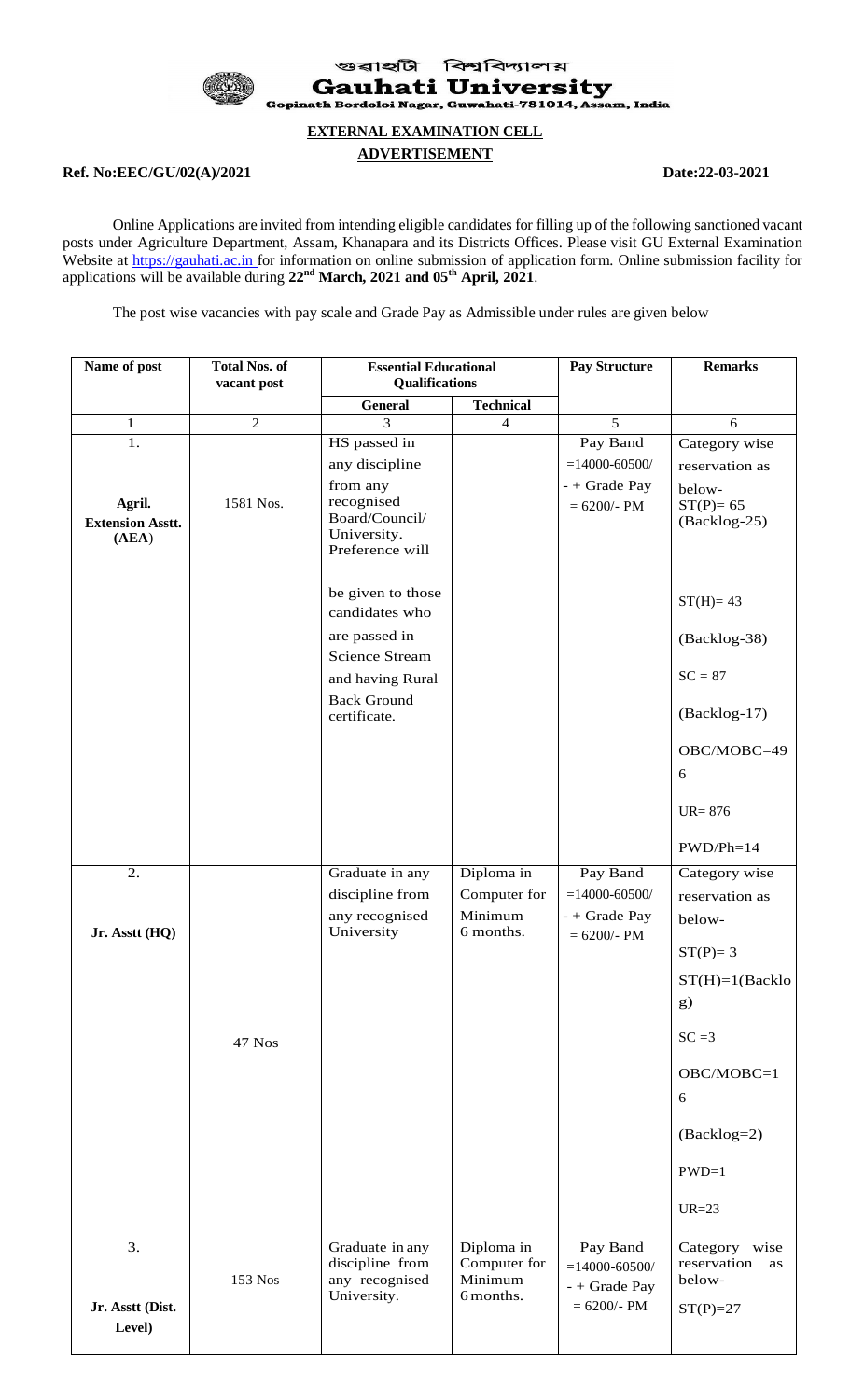|                     |                    |                                |                       |                       | $ST(H)=20$                      |
|---------------------|--------------------|--------------------------------|-----------------------|-----------------------|---------------------------------|
|                     |                    |                                |                       |                       | $SC = 9$                        |
|                     |                    |                                |                       |                       | (Backlog)                       |
|                     |                    |                                |                       |                       |                                 |
|                     |                    |                                |                       |                       | OBC/MOBC=5                      |
|                     |                    |                                |                       |                       | 6                               |
|                     |                    |                                |                       |                       | $UR = 29$                       |
|                     |                    |                                |                       |                       | $PWD=12$                        |
| $\overline{4}$ .    |                    | Graduate in any                | Grade-I               | Pay Band              | Category wise                   |
|                     |                    | Discipline from                | Stenography           | $= 14000 - 60500/$    | reservation as                  |
|                     |                    | any recognised                 | diploma with          | - + Grade Pay         | below-                          |
| <b>Stenographer</b> |                    | University                     | minimu                | $= 8700/- PM$         | $ST(P)=1$                       |
|                     | 8 Nos.             |                                | mspeed<br>80wpm       |                       |                                 |
|                     |                    |                                | (Eng), and            |                       | $ST(H)=1$                       |
|                     |                    |                                | minimum 6             |                       |                                 |
|                     |                    |                                | months.               |                       | $SC = 1$                        |
|                     |                    |                                | Computer              |                       | $OBC/MOBC = 2$                  |
|                     |                    |                                | diploma.              |                       |                                 |
|                     |                    |                                |                       |                       | $UR = 3$                        |
| 5.                  |                    | HS passed in                   | Stenograph            | Pay Band<br>$=14000-$ | Category<br>wise                |
|                     |                    | any discipline<br>from any     | ydiploma<br>with      | $60500/-$ +           | reservation as                  |
|                     | 5 Nos.             | recognised                     | minimum               | Grade Pay             | below-                          |
| <b>Steno-Typist</b> | $(4$ Nos.-         | Board/Council/                 | speed                 | $= 6200/- PM$         |                                 |
|                     | Eng)               | University                     | 80wpm, and            |                       | $ST(P)=1$                       |
|                     |                    |                                | minimum 6             |                       | $OBC/MOBC = 2$                  |
|                     | $(1 No. -$<br>Ass) |                                | months.               |                       |                                 |
|                     |                    |                                | Computer              |                       | $UR = 2$                        |
|                     |                    |                                | diploma.              |                       |                                 |
| 6.                  |                    | <b>HSLC</b> passed<br>from any | 2 years<br>Diploma in | Pay Band<br>$=14000-$ | Category wise<br>reservation as |
|                     |                    | recognised                     | Electrical            | $60500/-$ +           | below-                          |
| Electrician         |                    | Board/Council/                 | fromGovt.             | Grade Pay             |                                 |
|                     |                    | University                     | I.T.I.                | $= 6200/- PM$         | $ST(P)=1$                       |
|                     |                    |                                |                       |                       | (Backlog)                       |
|                     | 4 Nos              |                                |                       |                       | $OBC/MOBC = 1$                  |
|                     |                    |                                |                       |                       | (Backlog)                       |
|                     |                    |                                |                       |                       | $UR = 2$                        |
| 7.                  |                    | <b>HSSLC</b> passed            |                       | Pay Band              |                                 |
|                     |                    | inany discipline               |                       |                       | Category<br>wise                |
|                     |                    | from any                       |                       | $= 14000 - 60500/$    | reservation as                  |
| <b>PI/FI/FS/</b>    | 24 Nos.            | recognised                     |                       | $-$ + Grade Pay       | below-                          |
| Computor            |                    | Board/Council/                 |                       | $= 6200/- PM$         |                                 |
|                     |                    | University with                |                       |                       | $ST(P)=2$                       |
|                     |                    | Statistics,                    |                       |                       | $(1-Backlog)$                   |
|                     |                    | Economics or                   |                       |                       | $ST(H)=1$                       |
|                     |                    | Mathematics as                 |                       |                       | (Backlog)                       |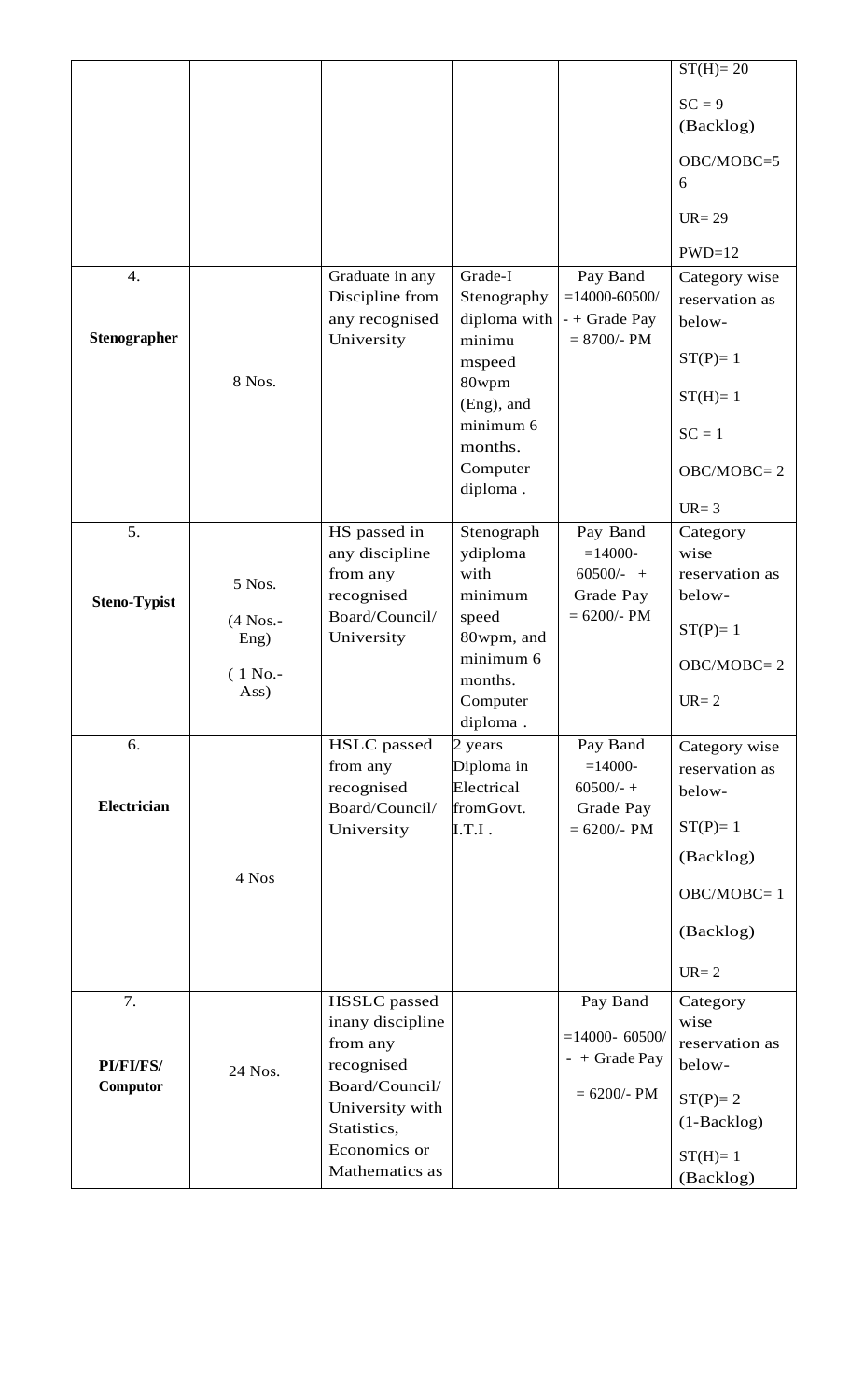|                 |         | one of the                               |                           |                                                    | $SC = 2$                         |
|-----------------|---------|------------------------------------------|---------------------------|----------------------------------------------------|----------------------------------|
|                 |         |                                          |                           |                                                    |                                  |
|                 |         | subject.                                 |                           |                                                    | (1- Backlog)                     |
|                 |         |                                          |                           |                                                    | OBC/MOBC=6                       |
|                 |         |                                          |                           |                                                    | $UR = 13$                        |
|                 |         |                                          |                           |                                                    |                                  |
| 8.              |         | <b>HSLC</b> passed                       | 2 years                   | Pay Band                                           | Category                         |
| <b>Mechanic</b> |         | from any<br>recognised<br>Board/Council/ | Diploma<br>in<br>Mechanic | $= 14000 - 60500/$<br>+ Grade Pay                  | wise<br>reservation as<br>below- |
| (Jute)          | 6 No.   | University                               | from<br>Govt.             | $= 5600/- PM$                                      | $ST(P)=1$                        |
|                 |         |                                          | I.T.I                     |                                                    | $ST(H)=NI$                       |
|                 |         |                                          |                           |                                                    | $LSC = NIL$                      |
|                 |         |                                          |                           |                                                    | OBC/MOBC=2                       |
|                 |         |                                          |                           |                                                    | $UR = 3$                         |
|                 |         |                                          |                           |                                                    |                                  |
| 9.              |         |                                          |                           | Pay Band                                           |                                  |
| Gr-IV           | 09 Nos. | Class-<br><b>VIII</b><br>passed.         |                           | $= 12000 - 35000/$<br>+ Grade Pay<br>$= 3900/- PM$ |                                  |
|                 |         |                                          |                           |                                                    |                                  |

## **1. ELIGIBILIY CRITERIA**

The candidate must satisfy the following criteria.

## *a)* **Nationality:**

- *(i)* Candidate must be Indian Citizen, ordinarily resident of Assam.
- *(ii)* He/She must have registered his /her name in any Employment Exchange of Assam.
- *b)* Age :- Candidate should not be more than 40 years and less than 18 years of age as on Age :- Candidate<br>1<sup>st</sup>January, 2021.

Relaxation: Upper age limit is relaxable as under:

- *(i)* 05 (five) years in case of candidates belonging to SC, ST (P) & ST (H).
- *(ii)* 03 (three) years in case of candidates belonging to OBC/MOBC.

For purpose of determining the age limit, the department will accept only the date of birth recorded in the Birth Certificate, Matriculation or equivalent examination certificate/Admitcard issued by a recognized Education Board. No other document relating to age such ashoroscope, affidavit and like will be accepted.

## **2. HOW TO APPLY:**

The Candidates having the required essential qualification for the posts as mentioned above may apply for the posts by submitting their first preference, second preference, third preference and so on.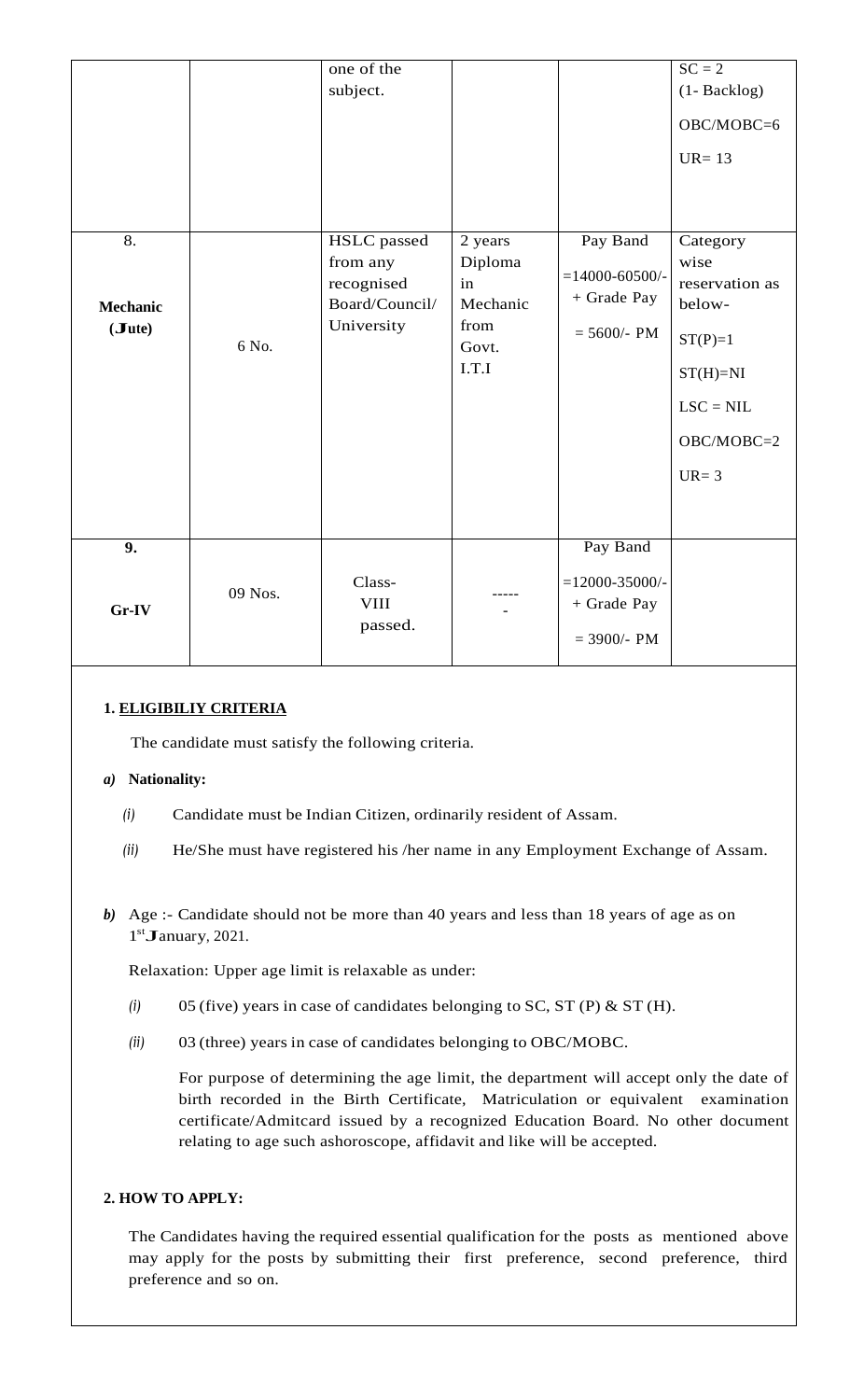Candidates will be required to upload scanned copies of the following:-

## *A)* **Passport Size of photograph:-**

- *I)* The photograph must be in good quality colour taken in a professional studio with white back ground. Poor quality photograph submitted will lead to rejection of application. TheAdmit Card will be printed with the uploaded photograph.
- II) The photo must be taken in a white background and after 1<sup>st</sup> January, 2021.
- *III)* Face should occupy about 50% of the area in the photograph, and with a full face view looking in to the camera directly.
- *IV)* If someone normally wear spectacles, glare on glasses is not acceptable in his/ her photo. Glare can be avoided with a slight downward tilt of the glasses for the photo shoot. Only clear glasses are permitted.
- *V)* Only JPEG image will be accepted and also on <sup>a</sup> standard 4.5 cm <sup>X</sup> 3.5cm print.
- *VI)* The maximum pixel resolution for the image is 640 X 480
- *VII)* The minimum pixel resolution for the image is 320 x 240
- *VIII*) The size of the Photo should not be more than 450 KB and less than 50 KB.

## *B)* **Signature:-**

- *i*) Please put signature with a black or Dark blue ink on a white paper.
- *ii)* Only JPEG image format will be accepted.
- *iii)* Dimension of signature image should be 3.5 cm (width) X 2.5 cm (height).
- *iv)* The maximum pixel resolution for the image is 800 X 300
- *v)* The minimum pixel resolution for the image is 400 X 150.
- *vi)* The size of the signature should not be more than 100 KB and less than 20 KB.

## *C)* **Documents:-**

- *i*) Birth Certificate or Admit card of HSLC or equivalent examination for proof of age.
- *ii)* Marksheet & Certificate of Educational Qualification for the post concerned.
- *iii)* Other Technical, Stenography and Computer certificate/Diploma (Minimum 6 month duration).
- *iv)* Caste Certificate from competent authority in respect of candidates belonging to SC, ST(P),ST(H) and OBC/MOBC.
- *v)* Valid Employment exchange Registration Card/Certificate.
- *vi)* The candidates willing to apply for the post of Agril. Extension Assistant, have to furnish the Rural Back ground certificate in the prescribed Schedule –III as per the Assam Subordinate Service Rule, 1994 as amended vide notification No. AGA 20/2000/Pt  $(A)/24$ dated. The 31<sup>st</sup> Oct/2013.

## "Schedule –III"

# **RURAL BACKGROUND CERTIFICATE**

This is to certify that Sri/Smti.

...................................................................................................... Son/daughter/ Wife of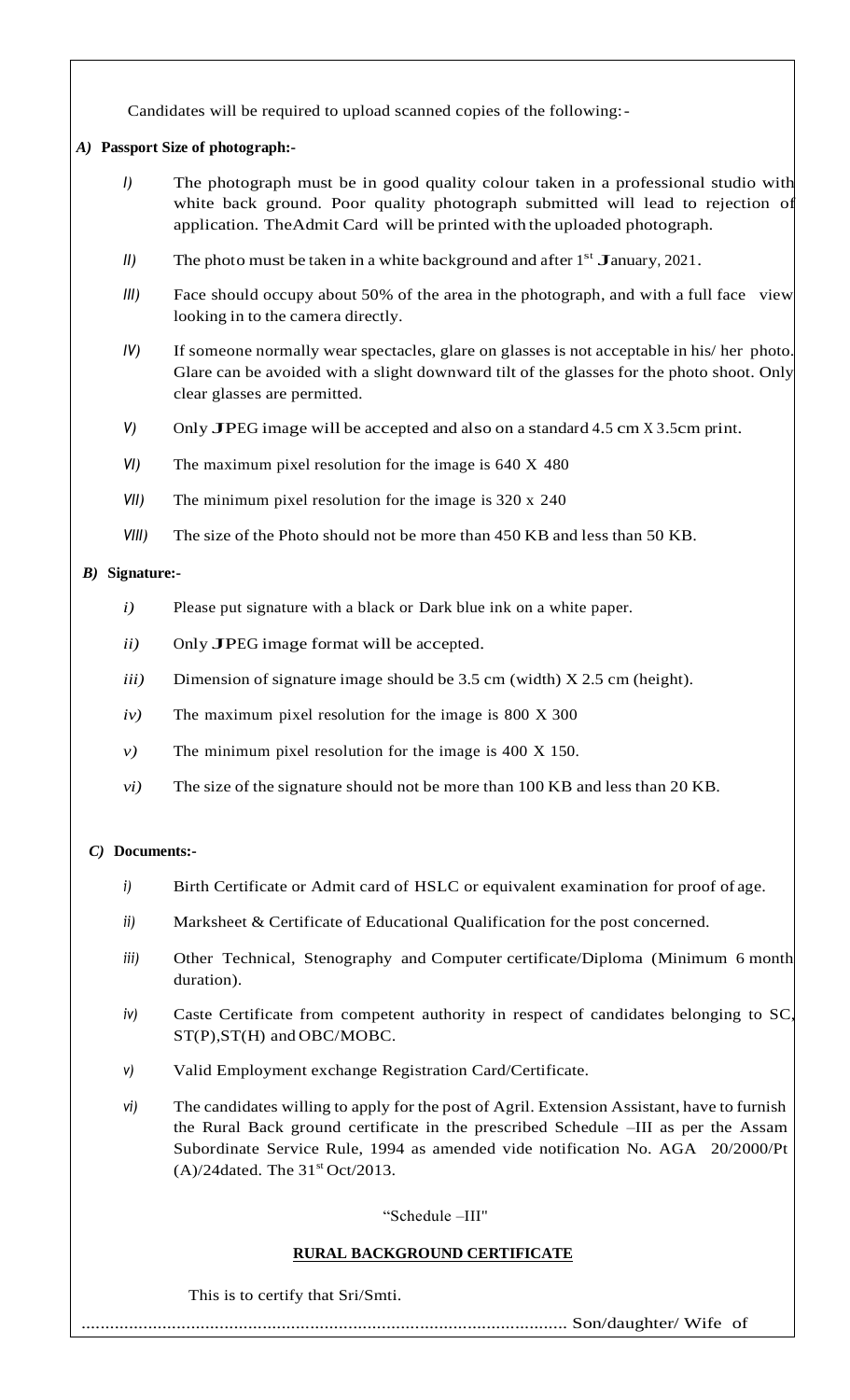| of Assam was born in that Village and has been living in a village and has also been educated in the                                                                                                                                                                                       |                                                                                                                                                                                                                                                                                                                                                                                                                                                                       |  |  |  |
|--------------------------------------------------------------------------------------------------------------------------------------------------------------------------------------------------------------------------------------------------------------------------------------------|-----------------------------------------------------------------------------------------------------------------------------------------------------------------------------------------------------------------------------------------------------------------------------------------------------------------------------------------------------------------------------------------------------------------------------------------------------------------------|--|--|--|
| RuralSchool/College. The village where he/ she is living does not fall under any notified town/                                                                                                                                                                                            |                                                                                                                                                                                                                                                                                                                                                                                                                                                                       |  |  |  |
| urban area.                                                                                                                                                                                                                                                                                |                                                                                                                                                                                                                                                                                                                                                                                                                                                                       |  |  |  |
| President/Secretary                                                                                                                                                                                                                                                                        | Countersigned by Circle                                                                                                                                                                                                                                                                                                                                                                                                                                               |  |  |  |
| Officer                                                                                                                                                                                                                                                                                    |                                                                                                                                                                                                                                                                                                                                                                                                                                                                       |  |  |  |
|                                                                                                                                                                                                                                                                                            |                                                                                                                                                                                                                                                                                                                                                                                                                                                                       |  |  |  |
| Circle.                                                                                                                                                                                                                                                                                    |                                                                                                                                                                                                                                                                                                                                                                                                                                                                       |  |  |  |
|                                                                                                                                                                                                                                                                                            |                                                                                                                                                                                                                                                                                                                                                                                                                                                                       |  |  |  |
| (Seal)                                                                                                                                                                                                                                                                                     | (Office Seal)                                                                                                                                                                                                                                                                                                                                                                                                                                                         |  |  |  |
| 3.<br><b>Other Reservations.</b>                                                                                                                                                                                                                                                           |                                                                                                                                                                                                                                                                                                                                                                                                                                                                       |  |  |  |
| i)<br>EWS certificate from Competent Authority.                                                                                                                                                                                                                                            |                                                                                                                                                                                                                                                                                                                                                                                                                                                                       |  |  |  |
| to EWS.                                                                                                                                                                                                                                                                                    | The benefit of reservation under EWS can be availed upon production of an income and<br>asset certificate issued by the Circle Officer or Circle Officer (A) of the revenue circle<br>where the candidates and/or his family normally resides. The income and asset certificate<br>issued by any one of the authorities in prescribed format as given in <b>Annexure-I</b><br>(uploaded in website) shall only be accepted as proof of candidate's claim as belonging |  |  |  |
| 30% reservation for women as per provision provided vide Extra Ordinary<br>ii)<br>GazetteNotification No.LGL.17/2005/20, Dtd.18th May/2005.                                                                                                                                                |                                                                                                                                                                                                                                                                                                                                                                                                                                                                       |  |  |  |
| The Candidate will then click on the 'Submit' Button to indicate that they agree to all entries<br>made in the form. The candidate can then download the Registration /Application slip with ID No.                                                                                        |                                                                                                                                                                                                                                                                                                                                                                                                                                                                       |  |  |  |
| It is mandatory for the candidates to mention their full /proper address with PIN code, a valid<br>email address and mobile numbers in the application form as the same will be required to inform them<br>regarding the status of their application and convey other related information. |                                                                                                                                                                                                                                                                                                                                                                                                                                                                       |  |  |  |
| The candidate who are Govt. Employees/ PSUs/Autonomous bodies must obtain<br>necessarypermission in writing from the Competent Authority/Employer and the copy of the<br>same may be produced during scrutiny of documents.                                                                |                                                                                                                                                                                                                                                                                                                                                                                                                                                                       |  |  |  |
| Candidates will able to download the Admit card/Call Letter from the website                                                                                                                                                                                                               |                                                                                                                                                                                                                                                                                                                                                                                                                                                                       |  |  |  |
| informed<br>through SMS and E-mail on their registered mobile number and email address. The authority will<br>not be responsible for any discrepancies that may arise due to wrong entry mobile numbers and<br>email addressby the candidate.                                              |                                                                                                                                                                                                                                                                                                                                                                                                                                                                       |  |  |  |
| Application Fees :-Examination fees shall exempt as per Rule.<br>(4)                                                                                                                                                                                                                       |                                                                                                                                                                                                                                                                                                                                                                                                                                                                       |  |  |  |
| The last date for submission of online application is 13th March, 2021<br>(5)                                                                                                                                                                                                              |                                                                                                                                                                                                                                                                                                                                                                                                                                                                       |  |  |  |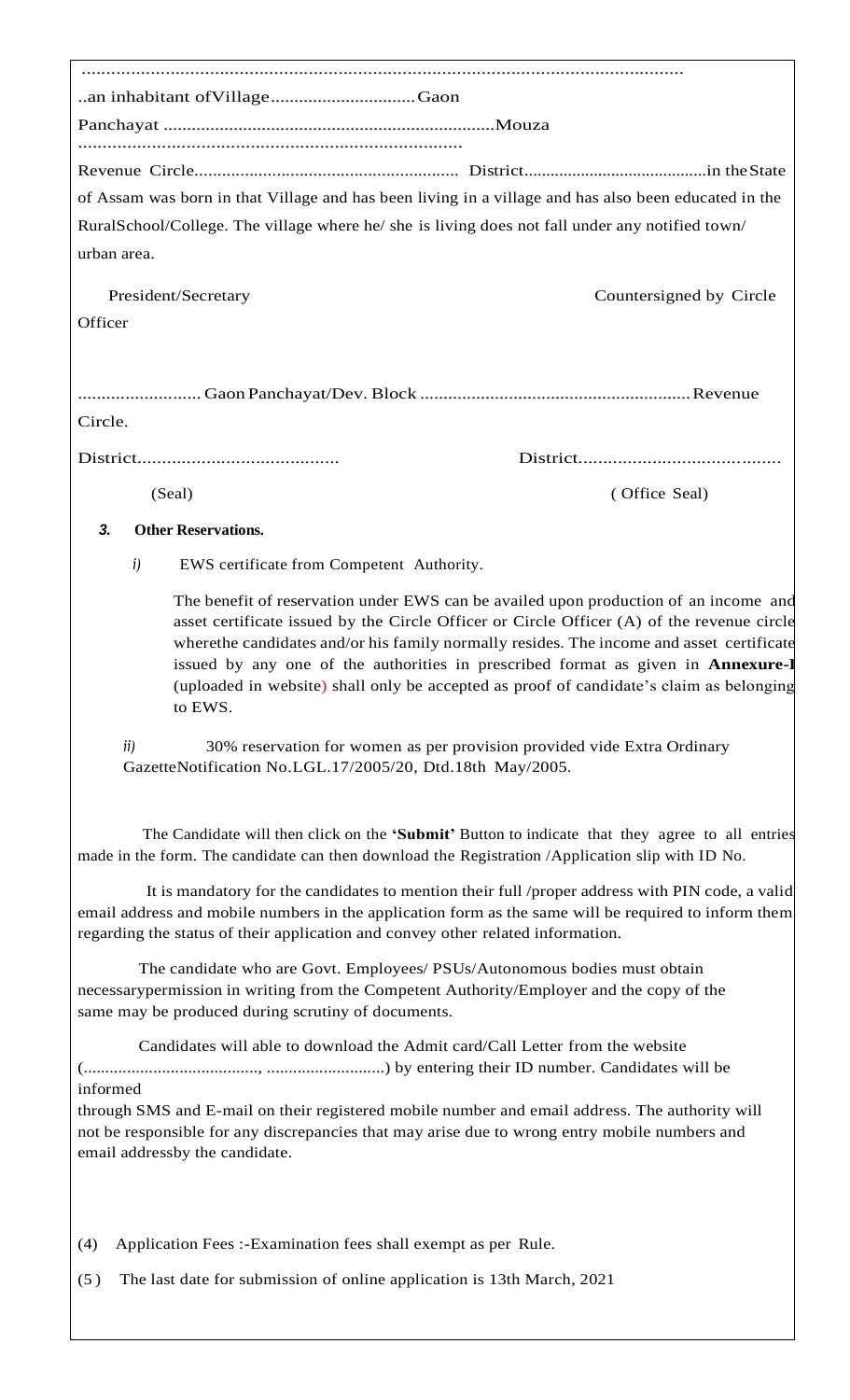*(6)* The short listed candidates for the post of at Sl.1,2,3,4,5,6,7& 8 have to appear for written test withthe following Subjects.

*(i)* General Science.........30 Marks

*(ii)* General Maths...........30 Marks

(iii)General Knowledge...40 Marks

Total 100.Marks

*(7)* Type of question shall separate against each post.

**(8). Computer Proficiency Test:** Candidates who have apply for the post of Jr. Asstt, Stenographer, Steno-Typist,

Primary Investigator/Field Investigator /Field Supervisor and Computor has to appear an additional

Test.

*(9)* No DA/TA shall be given.

- *(10)* Application submitted other than prescribed form will not be considered.
- *(11)* Incomplete application shall be rejected without giving any information.
- *(12)* The applications form will be available at the **website [www.gauhati.ac.in](http://www.gauhati.ac.in/) from 22/3/2021 to 05/04/2021**.

## *(13)* **SELECTION PROCEDURE:-**

## **There will be Two Test i.e. (i) First Phase Test and (ii) Second Phase test all the above mentioned posts.** Candidates whose application are found correct in all respect will be called for Witten test i.e. FIRST PHASE TEST which will be conducted at any convenient venue(s) depending upon the numbers of candidates. The candidates will have to appear for the First Phase Test at the venue mentioned in his/her call letter. However, the Chairman, Selection Committee, Directorate of Agriculture, Assam reserves the right to change the venue (s)of the test as necessitated and no representation etc. will be entertained in this regard.

Before entering the test in the venue (s) for the First Phase Test, the Admit Card / Call Letter of thecandidates will be verified.

*(a)* **First Phase Test :-** The Written Test will be the First Phase Test for the all above mentionedposts. Written Test will be conducted on the subjects for the above mentioned posts.

**The duration of the Written Test will be of 2 hours. The test will be for 100 marks with 100 questions and** will be completely OMR based. Each question will carry 1 (one) mark. There will negative marking of ½ (half) mark for each wrong answer. The candidates will have to use Black Ballpoint Pen to answer the OMR based answer sheet.

# *(b)* **Second PhaseTest:-**

After completion of the Written Test , a merit list will be prepared for each category of the posts for the both male and female on the basis of total marks scored in Written Test. Candidates willbe called for Second Phase Test in order of merit at the rate of 4 (four) times the number of posts allotted in respect of each cadre & category-wise for both male & female. If the total number ofqualifying candidates turn out to be less than 4 (four) times per number of posts, all qualifying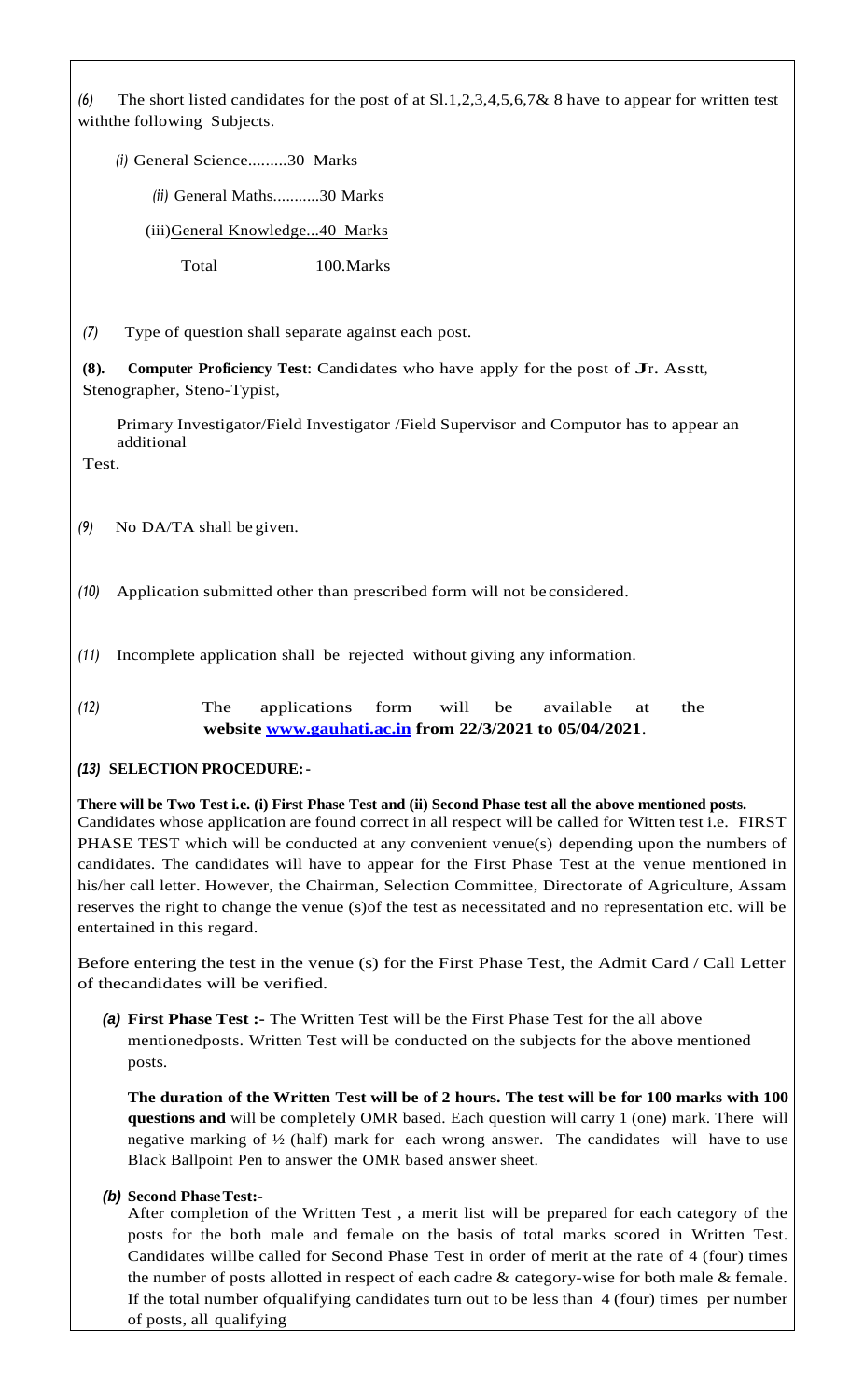candidates but no other will be called for Second Phase Test. If there are candidates scoring thesame marks in the written test as the last candidates selected for Second Phase Test by the 4 times formula in a particular case, the candidates scoring the same marks will also be called for second Phase Test and therefore, the number may exceed the 4 times to that extent for the particulars case and category only.

**The Second Phase Test will be computer based exam to test the knowledge of the posts applied and proficiency in computer operations and Shorthand Test for those candidates who have applied for the post of Stenographer and Steno-Typist.**

## *(15)* **SCRUTINY OF DOCUMENTS: -**

The original documents along with a set of self-attested Photostat copies of the documents will be checked before entering the examination hall and the qualified candidates are allowed to appear in Second Phase Test . Submission of any incorrect information or forged document at any stage will lead to disqualification of the candidate and may also render him/her liable to criminal prosecution. Original documents of a candidate may be put to check at any stage of the recruitment processalso.

## *(16)* **GENERAL INSTRUCTION TO THE CANDIDATES:-**

*(i)* Canvassing directly or indirectly shall render such candidates unfit for the post.

*(ii)* The selection list confers no right to appointment unless the department is satisfied aboutsuitability of the candidates after a thorough medical examination and such enquiry and verification of theessential documents of eligibilities as may be considered necessary before appointment to the service /post.

- *(iii)* Candidates have to appear in all the stage of recruitment. If a candidate is absent from any stagehis/her candidature will be cancelled.
- *(iv)* Candidature will be summarily rejected at any stage of the recruitment process, if found not conforming to the official format/having incomplete information /wrong information/ incomplete/ requisite certificate/misrepresentation of acts/impersonation.
- *(v)* The select list will remain valid for appointment from date of announcement of the result for oneyear or till the date of next advertisement of similar posts whichever is earlier.
- *(vi)* Before issue of appointment letter, the department will obtain undertaking from the selected candidates that shall abide by the New Pension Rules of Govt.
- *(vii)* The Chairman, Selection Committee, Directorate of Agriculture, Assam reserves the right to makechanges or cancel or postpone the recruitment process on specific grounds.
- *(viii)* Fake documents/ False information /Misrepresentation of facts shall lead to rejection if detectedat any stage before /after appointment and shall the candidate liable to criminal proceeding asper existinglaw.
- *(ix)* Offering of bribe or any favour by a candidate of by any individual on behalf of any candidate is acriminal offence. Such an activity shall result in immediate disqualification of the candidature ofthat particular candidate.
- *(x)* In case of any clarification, the decision of the Chairman, Selection Committee, Directorate ofAgriculture, Assam will be final.
- *(xi)* The number of vacancies are subject to change and appointment to such vacancies will be decided by the Competent Authority at the time of appointment, based on Merit, category-wise asper the final merit list.